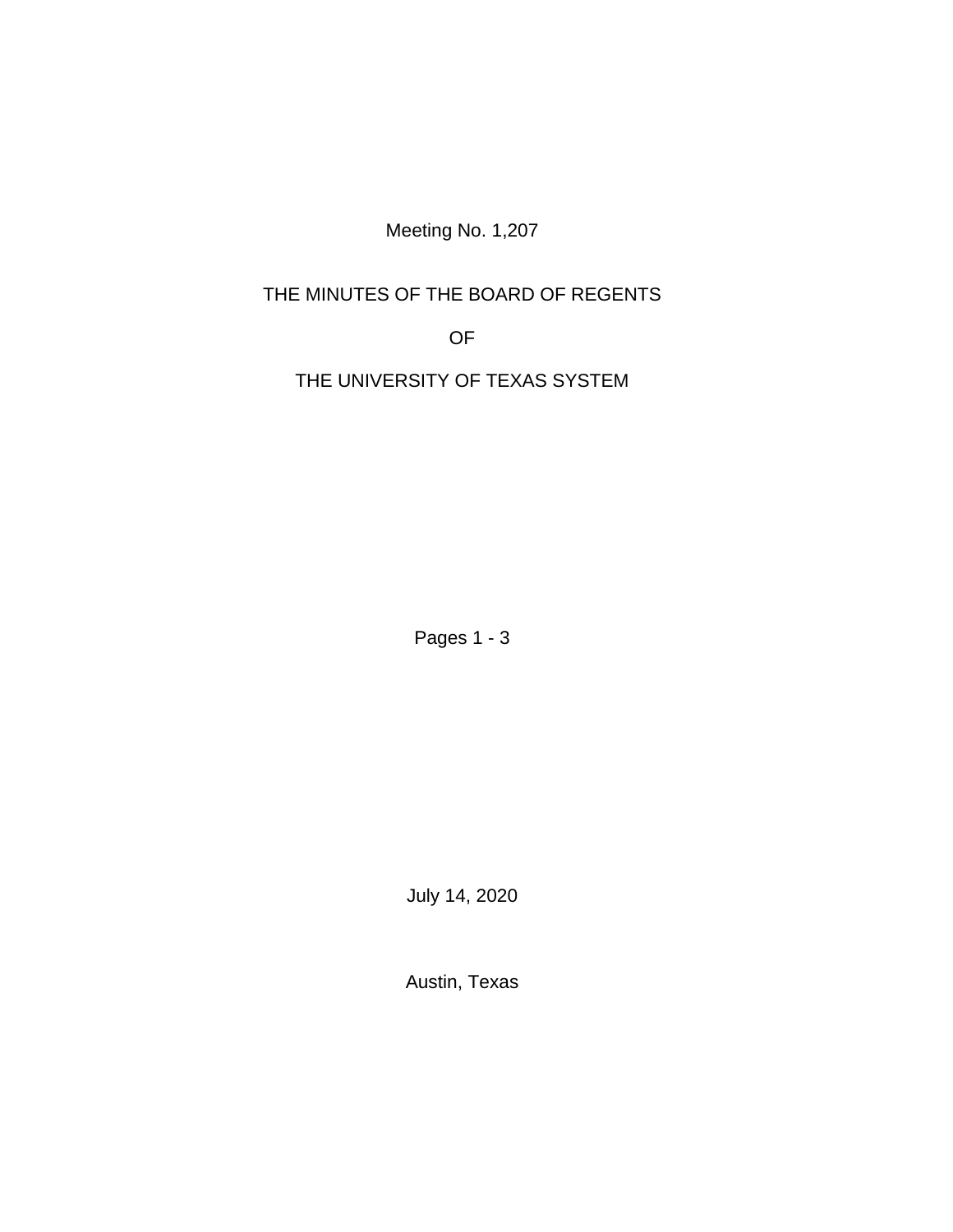## MEETING NO. 1,207

TUESDAY, JULY 14, 2020.--The members of the Board of Regents of The University of Texas System convened in Open Session on Tuesday, July 14, 2020, at 4:33 p.m. via telephone conference, with the below meeting participation. This special called meeting of the Board was held via telephone conference call as authorized by Governor Abbott's Executive Order temporarily suspending certain provisions of the Texas Open Meetings Act, effective March 16 2020, to address and mitigate the effects of the COVID-19 pandemic.

### ATTENDANCE.--

#### Present

Chairman Eltife Vice Chairman Longoria Vice Chairman Weaver Regent Beck Regent Crain Regent Hicks Regent Jiles Regent Perez Regent Warren Regent Ojeaga, Student Regent, nonvoting

CONVENE THE BOARD IN OPEN SESSION.--At 4:33 p.m., in accordance with a notice being duly posted with the Secretary of State and there being a quorum present, Chairman Eltife called the meeting to order in Open Session.

## AGENDA ITEM

## 1. U. T. Austin: Discussion and appropriate action related to response to broad input concerning campus actions to promote a better campus environment for students, faculty, staff, and visitors

Chairman Eltife called on Interim President Hartzell to make remarks related to this item. President Hartzell introduced his plan for making U. T. Austin a more diverse and welcoming campus. He described a two-part plan to 1) recruit, attract, retain, and support talented and diverse students, faculty, and staff, and 2) reconsider how to best reflect U. T. Austin's values, both in the symbols and names on the campus and the openness with which the institution's history is told.

Chairman Eltife expressed his gratitude to President Hartzell, faculty, staff, students, and all of Longhorn nation for being a part of these conversations, and to the Joe Jamail family for the gracious offer to rename the Joe Jamail Field as the Campbell/Williams Field.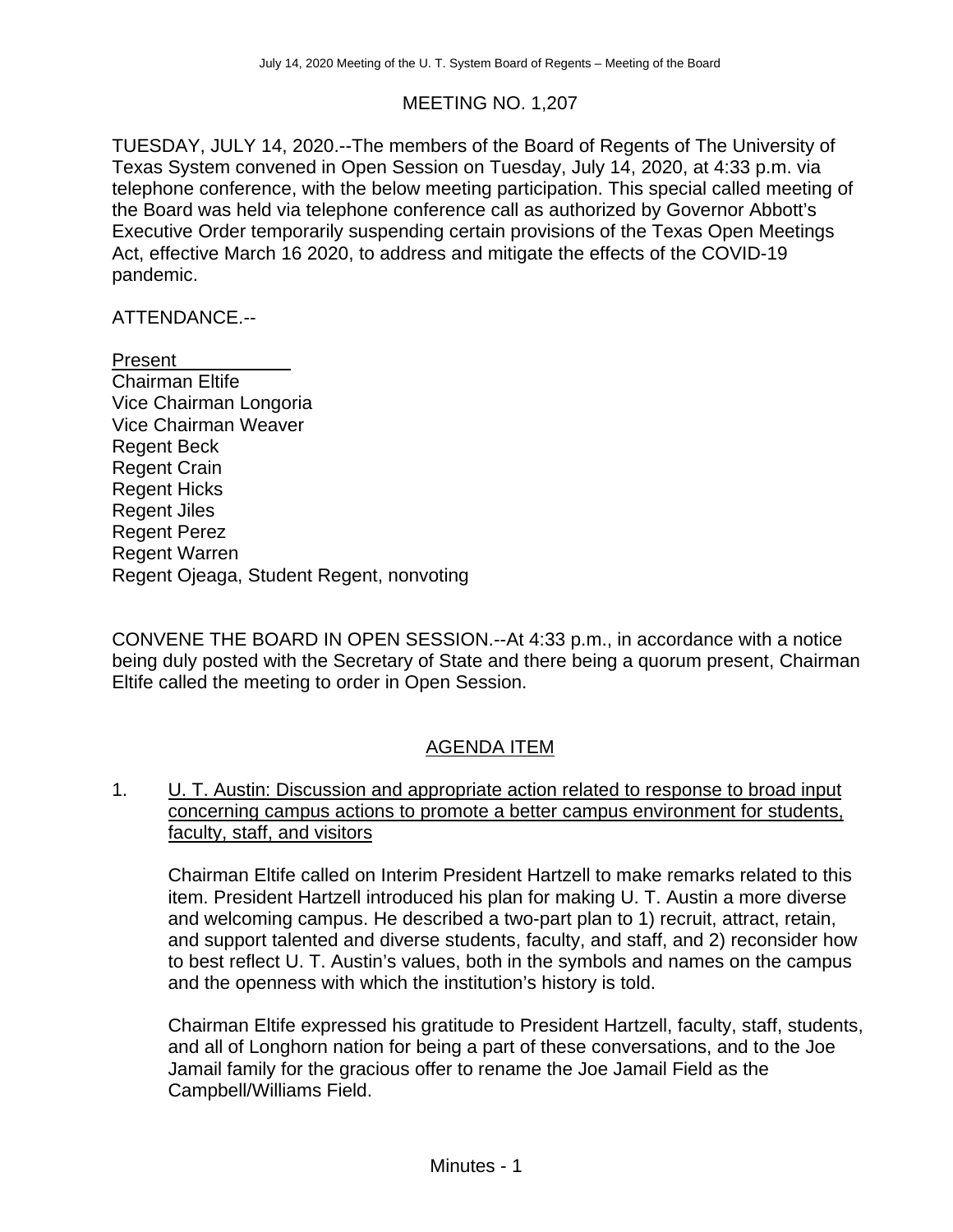Regents Hicks, Beck, Perez, and Student Regent Ojeaga expressed their appreciation and support for the proposed plan. Chancellor Milliken likewise expressed his gratitude, and Chairman Eltife then called on Regent Jiles for a motion.

### Motion by Regent Jiles

The University of Texas at Austin is meaningfully addressing important issues regarding race on campus. President Hartzell has undertaken a tremendous effort to listen to the concerns of students, faculty, staff, alumni, and others. He is leading the university with patience and wisdom during these difficult times. I am appreciative to Chairman Eltife for supporting President Hartzell throughout this process.

Therefore, I move that the U. T. System Board of Regents endorse and approve the recommendations from President Hartzell in response to broad input solicited from students, alumni, and others regarding campus actions to promote a better environment for students, faculty, staff, and visitors through a series of efforts to attract, recruit, retain, and support a talented and diverse group of students, staff, and faculty. These efforts include expansion of programs to benefit students such as the important 4EverTexas program in Texas Athletics which will be part of a new effort to improve the ability of students to position themselves for post-graduation success.

I further move that the Board of Regents approve President Hartzell's recommendations concerning campus symbols and facilities as follows:

- 1. Rename Robert L. Moore Building as the Physics, Math, and Astronomy Building,
- 2. In honor of Heman Sweatt,
	- a) modify the current main entrance to T. S. Painter Hall and name it the Heman M. Sweatt Entrance;
	- b) erect a statue of Mr. Sweatt outside of Painter Hall; and
	- c) dedicate a major space in the building as an exhibit and gathering place where the University will tell the story of the Supreme Court case Sweatt v. Painter,
- 3. Honor the historic Precursors group with a monument on the East Mall;
- 4. Erect educational plaques at locations such as the Littlefield Fountain and the Hogg statue;
- 5. Add a statue in honor of Julius Whittier to the campus; and